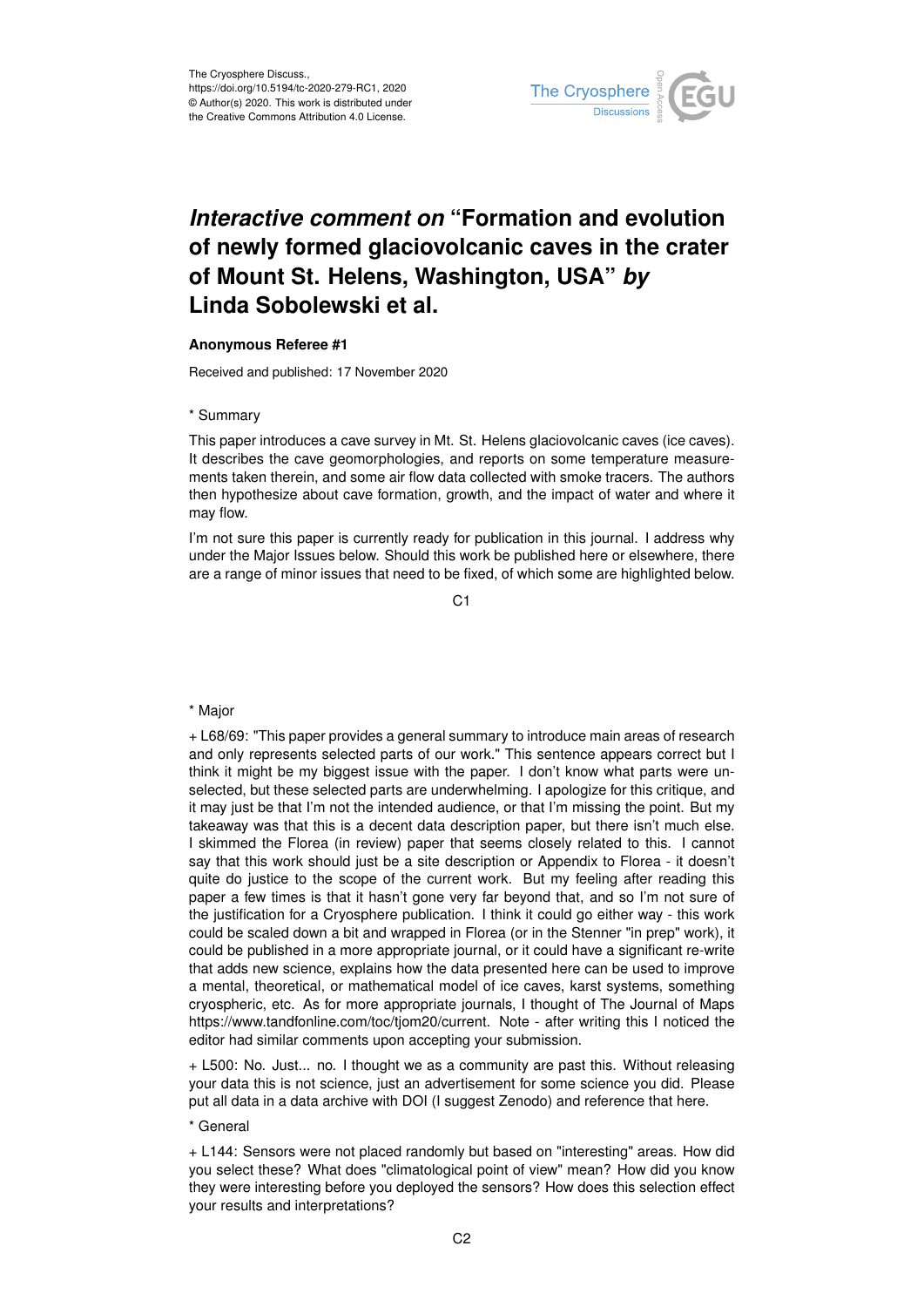+ Table 1 and elsewhere throughout the text: Precision is not correct. Do you have high confidence that you know any value here to 1 decimal place? Length to 10 cm? Volume to 0.1 m<sup>o</sup>3? Anything to  $<$  0.1 % or even 1 %?

+ L259 & Fig 10 & elsewhere: "Amplitude scaling and offset translation" - it isn't clear what methods where applied here to create Figure 10(d). Why isn't this normalized 0-1? Or -1 to 1? What is the temperature relative to (what is 0)? You should release the data that went into this figure, and the code to recreate this figure, so I can see how you implemented scaling and translation.

+ Fig 11: If you'd like to suggest things agree, then rather than show time series and ask me to squint and look for patterns, scatter these three lines against each other in a 3D or multiple 2D scatter plots.

+ L465: I suggest "main" or "primary" rather than "master"

\* Minor

+ L15: "Air and fumarole" is not precise. A fumarole is an opening where air (heat, gasses, etc.) flow. Are you measuring the fumarole walls? Or the air in the cave and the air in the fumarole? How are you distinguishing between a cave entrance and a fumarole?

+ L32/33: "Import" is mentioned twice. Perhaps "usefulness" is a less hyperbolic word?

+ L35: Unclear: "abundance of loose rock with an average content of 15 %"

+ L67-68: "Our data reveal that these caves show incredible dynamic growth compared to other glaciovolcanic cave systems" I'm not sure this is shown by the current work. Certainly not "incredible". You're attempting to prove a negative and have not presented extensive survey evidence to show lack of growth elsewhere. I'm not sure what this claim adds to the paper. L460-462 are less drastic in the claim.

+ L135: ".kml" -> KML; "ArcGis" -> ArcGIS.

+ Wording and sentence flow is often complicated. Obtuse. An improved version could be easier to read. Perhaps this is just an ESL issue and I commend the first author, affiliated with a German institution, for writing English text far better than I can write any non-English language. I recommend simpler sentences in general. English co-authors should contribute more. Some examples from just one paragraph....

+ L143: What does "adjusted" mean here?

+ L145: "In an analogous manner," It isn't clear what you're analogizing here.

+ "an area with high fumarolic" <- please define fumarolic for the reader. I think this sentence might be missing some words.

+ L148: "expedition only" Only in general should come immediately before the word it is modifying. So "only left" or "only during"?

+ L150: "...a view was observed..." <- awkward phrasing.

+ L151: What is an "implementation"? Specifically the smoke tracer? Or everything described in this paragraph? Simpler phrasing: "All installations were photographed". Better: "All installations were photographed (Sobolewski, 2020)" Where Sobolewski (2020) is a data citation with DOI to the photographs that you've uploaded to Zenodo or some other data archive.

Moving on...

+ L356: "The caves contain fog and reveal a strong humidity" Not sure this is a complete sentence. Again, many sentences read rough like this.

+ L363/364: "Although we equally observed variations over time" I don't know what this means.

+ L367: "Fumaroles furthermore depict a kind of dependency" on what?

+ L408: I don't think you should cite a paper that is "In prep".

 $C<sub>3</sub>$